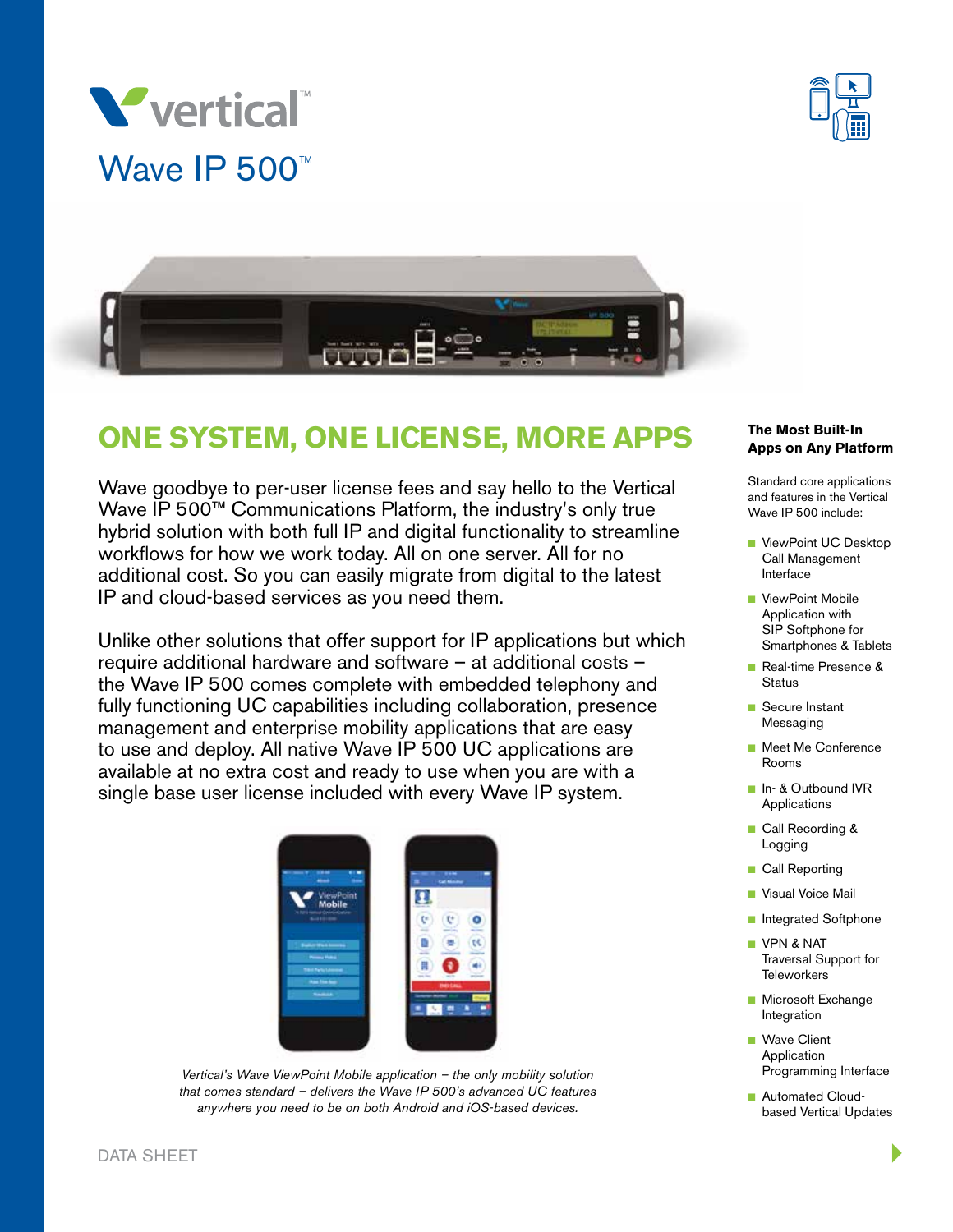**Front Panel**

## Product Specifications

Vertical Wave IP appliances feature the latest solid-state drive (SSD) technology and scale easily to provide exceptional expansion capabilities for single or multisite organizations, whether you have ten or thousands of users. Your investment is protected as your company grows with robust voice gateway capabilities

that let you migrate to next-generation IP communications services on your own timeline. The Wave IP 500 supports the latest in SIP trunking services for maximum flexibility and cost savings. It also supports traditional voice trunk interfaces, including analog trunks, T1 and PRI-ISDN without any external devices to manage.

### Analog Stations/Trunks 2 Analog Stations + 2 Loop Start Trunks (RJ11) USB Ports 2 Active Expansion Slots 3 Module Slots Ethernet LAN/WAN 1 Port (10/100/1000) (Additional mirrored port for service) eSATA Port √ Audio In the contract of the contract of the contract of the contract of the contract of the contract of the contract of the contract of the contract of the contract of the contract of the contract of the contract of the c PA Out 1 (3.5mm) Status LCD Panel √ 19" Rack Mount √ Wall Mount Option  $\sqrt{2}$ Dimensions 17.5" w x 2.5" h x 13.25" d Weight (Base system) 8.16 kg/18 lbs Input Voltage, Frequency **Input Voltage: 100 - 240 VAC, 50/60 Hz** Input Current Maximum 5A Consumption/Dissipation Maximum 950 BTU/hour Operating Temperature 200 and  $32^{\circ}$  to 104° F (0° to 40° C) Operating Humidity 80% Maximum, Non-condensing Storage Temperature  $-4^{\circ}$  to 140° F (-20° to 60° C) **Mechanical Power Environmental**

#### **Leaner is Greener**

*Wave IP 500 rackmountable "all in one" servers and expansion units stack up well against the competition when it comes to running a leaner, greener organization. Fewer servers mean less overall energy consumption, which translates into even greater operational cost savings.*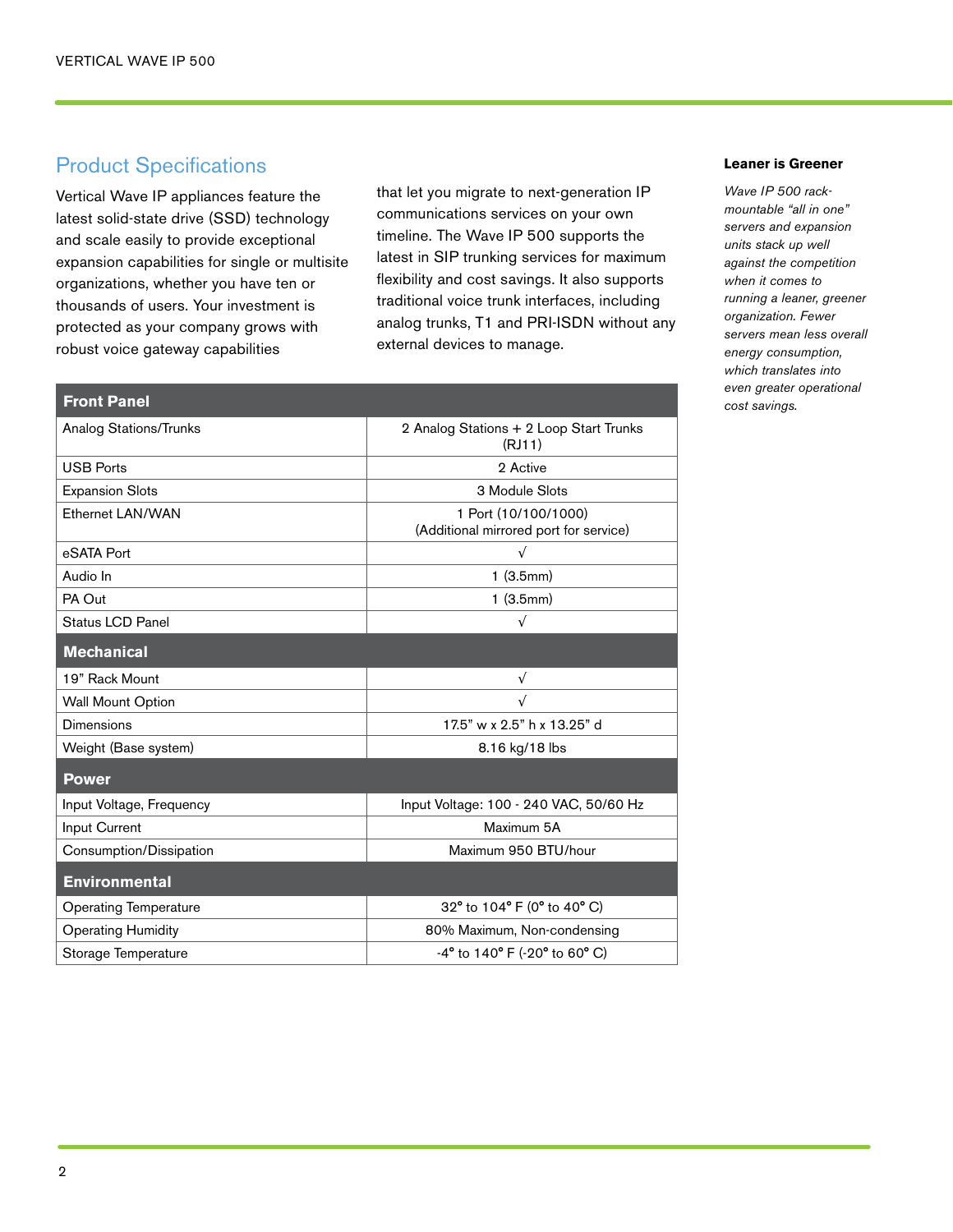| <b>System Resources</b>                                           |                                                                          |
|-------------------------------------------------------------------|--------------------------------------------------------------------------|
| <b>Embedded CPU</b>                                               | Dual ARM 11, 650Mhz                                                      |
| <b>Embedded Operating System</b>                                  | Linux 2.6                                                                |
| Vertical Application Module<br>(VAM Server Module)                | 2.0GHZ Celeron/1GB RAM (ITX)                                             |
| VAM OS                                                            | <b>MSFT Windows Telephony Server</b><br>Edition                          |
| Storage                                                           | Single 160 GB Solid-State Drive (SSD) + Single<br>320 GB SATA Hard Drive |
| Base Media Resources*                                             | 60                                                                       |
| Add-on Media Resource Module*                                     | <b>MRM A 90</b>                                                          |
| <b>Fault Monitor</b>                                              | $\sqrt{ }$                                                               |
| <b>Temperature Sensors</b>                                        | $\sqrt{ }$                                                               |
| Codecs                                                            | G.711, G.729, T.38                                                       |
| <b>Supported VoIP Codecs (32 voice channels total)</b>            |                                                                          |
| T1 w/DNI (Can support PRI or T1)                                  | 1 Module/24 Channels                                                     |
| E1 w/DNI                                                          | 1 Module/30 Voice Channels                                               |
| <b>BRI</b>                                                        | 3 Modules/8 Voice Channels Each                                          |
| Analog Loop Start                                                 | 3 Modules/8 Voice Trunks Each<br>(Plus 2 built-in ports)                 |
| Analog DID Trunks                                                 | 3 Modules/8 Voice Trunks Each                                            |
| SIP (VoIP)                                                        | 25 Trunks/Active External Calls                                          |
| Users (Maximum of 50 phone users of all types on a single system) |                                                                          |
| <b>SIP Handsets</b>                                               | 50                                                                       |
| Digital Phones**                                                  | 48                                                                       |
| Analog Handsets                                                   | 26                                                                       |
| <b>Mobile Users</b>                                               | 50                                                                       |
| <b>Voice Mail</b>                                                 |                                                                          |
| Number of Mailboxes                                               | 1,000                                                                    |
| <b>Expansion</b>                                                  |                                                                          |
| Expansion Chassis (EXUs)                                          | None                                                                     |

**Add-on Applications**

Also included on every Wave IP 500 system, these optional applications\* are ready to run when you're ready to use them with a simple license that can be dynamically launched at any time. With each system, you receive a free, 30-day trial license that lets you try each application before you buy.

- Wave Contact Center (Up to 10 agents)
- Wave Contact Center Reporter
- **Nave Global** Manager Agent
- **Nave Campaign Tracker**
- Wave Call Classifier
- **Nave Fax Manager**
- **Nave Business** Continuity Service
- **Nave Live Image** (Disaster recovery)
- WaveNet (Site-to-site networking)
- \* Add-ons require licenses

*\* Port estimates are based on standard IVR services. Port availability may vary based on services being used. \*\*Digital phones require an external power supply.*